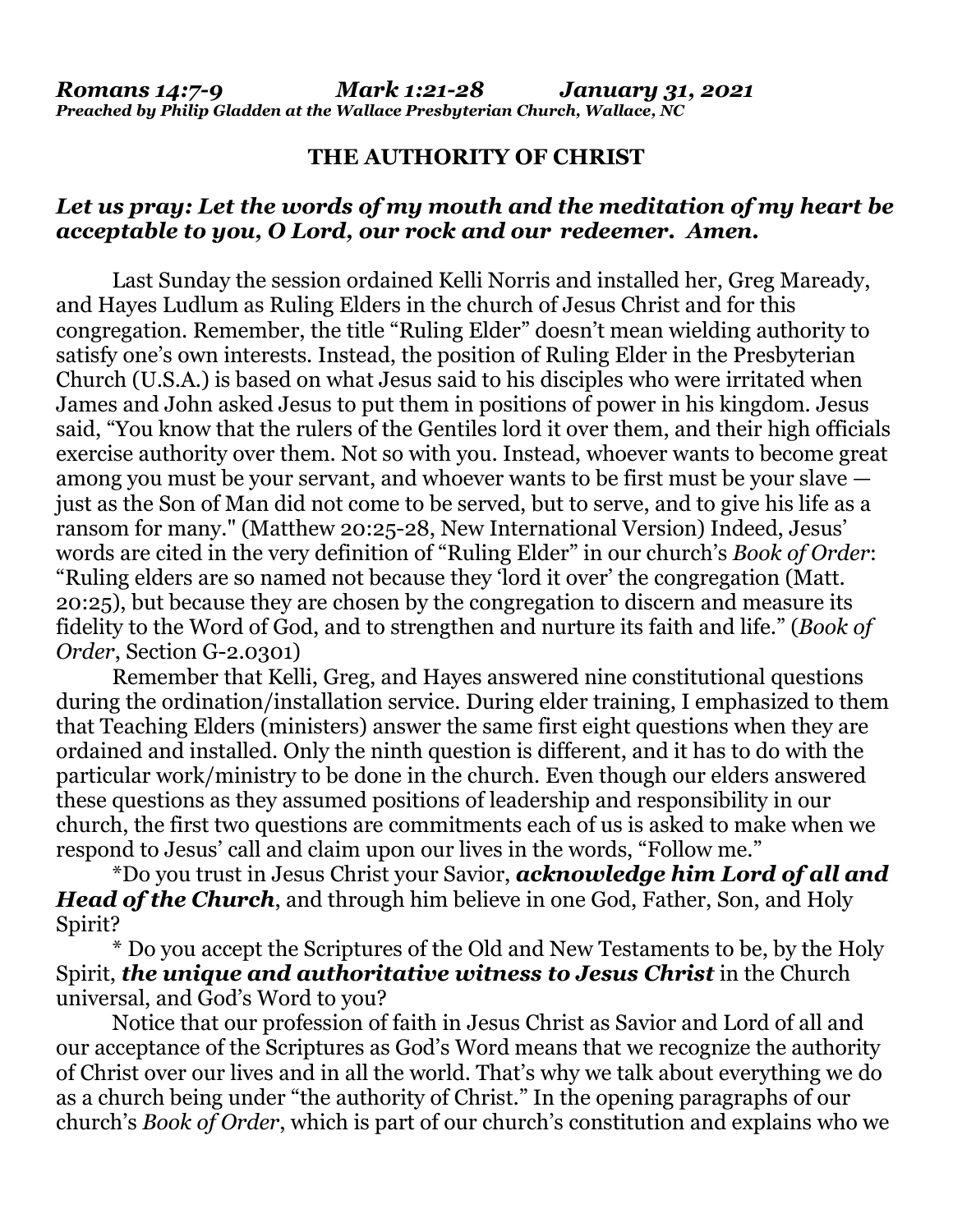are, why we are, and what we do, we affirm this about the authority of Christ: "Almighty God, who raised Jesus Christ from the dead and set him above all rule and authority, has given to him all power in heaven and on earth, not only in this age but also in the age to come. God has put all things under the Lordship of Jesus Christ and has made Christ Head of the Church, which is his body. The Church's life and mission are a joyful participation in Christ's ongoing life and work." (*Book of Order*, Section F-1.0201)

That last sentence – "The Church's life and mission are a joyful participation in Christ's ongoing life and work." – reminds us of Jesus' call to Simon and Andrew on the shoreline of the Sea of Galilee: "Follow me and I will make you fish for people." (Mark 1:17) When we recognize the authority of Jesus Christ and respond to his call, we find ourselves caught up in the ongoing mission and ministry of sharing and believing the good news.

But before we can accept and submit to the authority of Christ, we have to recognize the authority of Christ. We live in a world in which countless voices clamor for our attention and devotion. Instead of clarifying issues, the multitude of messages makes it that much harder to know whom to believe and trust and follow. Although some people argue that the slogan has its roots in the teachings of the ancient Greek philosopher Socrates, the bumper sticker message "Question Authority" was made popular by Dr. Timothy Leary in the 1960's and gained much traction after the Watergate scandal in the 1970's. You might not see many of those bumper stickers these days, but the sentiment is alive and kicking in the 21st century!

It's tempting to focus our attention on the man possessed with the unclean spirit in today's gospel story. All you have to do is imagine what would happen if on a Sunday morning someone stood up in this sanctuary and began writhing around and shouting. But, even before that, imagine a stranger coming in on a Sunday morning, climbing into the pulpit, and beginning to preach. It would not be your typical worship service!

That seems to be what happened on that sabbath day in the synagogue in Capernaum. We have no indication that Jesus was known to the people who had gathered for worship. Even though it was customary and allowed for any adult male to teach and preach, it was typically at the invitation of the synagogue leaders. And yet, Mark suggests that Jesus went into the synagogue and simply began to teach.

We don't know what Jesus began to teach (although it certainly had to do with the kingdom of God, repentance, and believing in the good news), but Mark clearly tells us about the congregation's reaction: "They were astounded at his teaching, for he taught them as one having authority, and not as the scribes." (Mark 1:22) That's a pretty good evaluation of preaching! But I wonder how the scribes felt . . .

Well, as religious leaders who studied God's Word, consulted what others had taught and preached, and tried to bring that Word to bear on the peoples' lives, I imagine the scribes probably felt threatened. And I can back that up by citing scripture. When Jesus was in the temple in Jerusalem during the last week of his life, "the chief priests, the scribes, and the elders came to him and said, 'By what authority are you doing these things? Who gave you this authority to do them?'" (Mark 11:27-28) Instead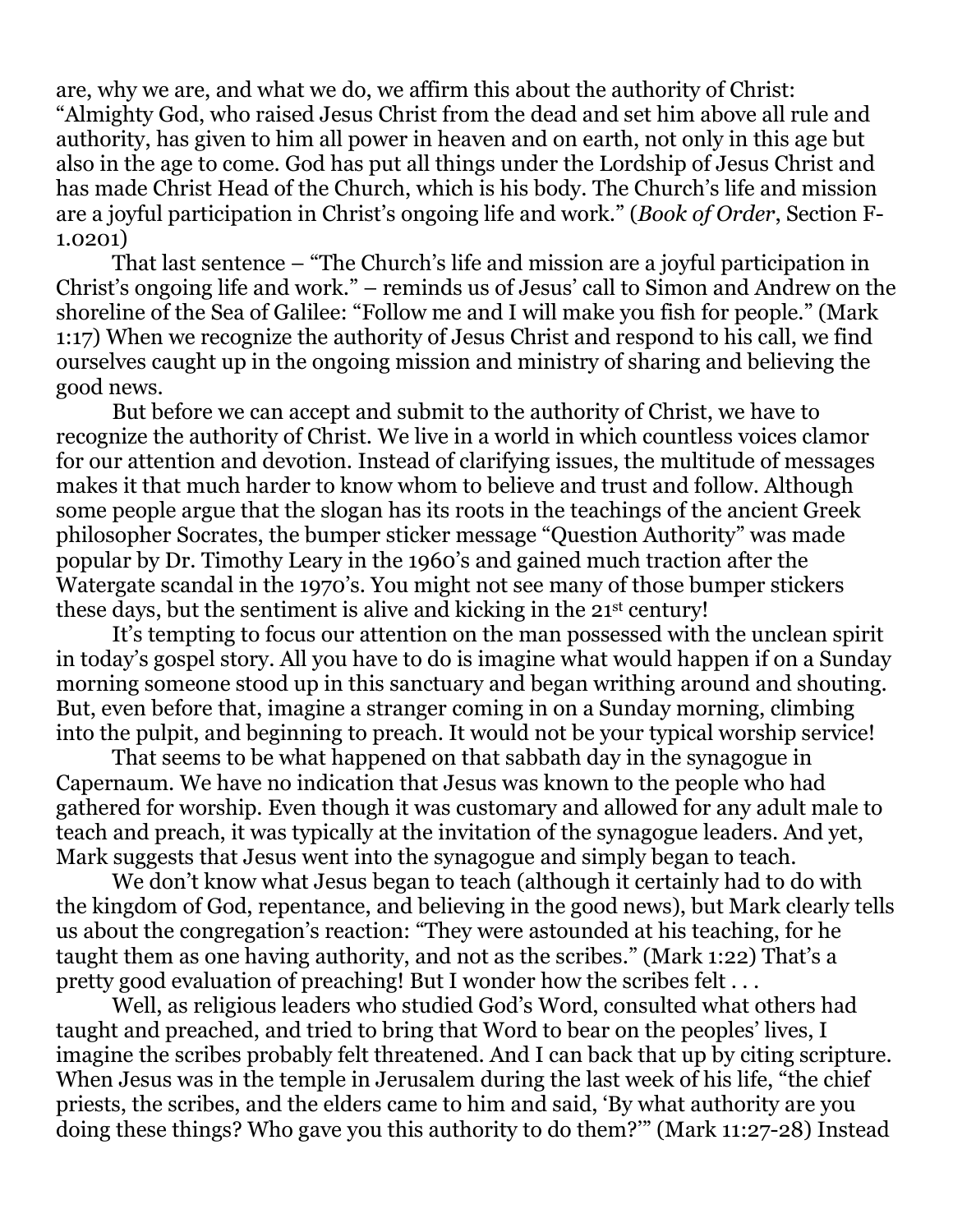of answering their question directly, Jesus told them a parable. Then we find out, "When they realized that he had told this parable against them, they wanted to arrest him, but they feared the crowd. So, they left him and went away." (Mark 12:12)

I imagine when Jesus preached and taught, there was a certain winsomeness and compelling power in his speaking. In today's gospel story, Mark squeezes the miracle story of Jesus driving out the unclean spirit between the bookends of the worshipers saying, "What is this? A new teaching – with authority!" In other words, as they say, Jesus walked the talk and practiced what he preached. From time to time, I don't have to preach a sermon on Sunday. It might be Youth Sunday or the choir is singing a cantata or the children are presenting their Christmas pageant. Inevitably, someone will say, "I guess you're glad to get the week off, huh?" To be honest, when I don't have a sermon to prepare, my whole week's schedule gets out of whack. My weekly schedule is shaped by my work on my sermon. I read, I study, I think, I pray, I listen in Bible study – and, finally, I write and preach. That's my calling, my responsibility, my job, and my joy. But, if you listen carefully week to week, you'll hear me say things such as "I read an interesting article . . ." or "In his commentary on this passage . . ." or "The church has traditionally believed . . ." If you look at a manuscript that Cheryl sends out each week, you'll see footnotes citing my sources. In other words, I may have the authority and responsibility to preach God's Word, but I don't have the *original authority* to speak God's Word. That belongs to Jesus Christ, who not only has the original authority to speak God's Word, but *is* God's Word to us.

I read an interesting article this week (see, there you go!) about "Ministerial Authority." The author writes, "Ministerial authority is the authority to preach the Word and administer the Sacraments. Properly ministerial authority comes from Christ, and not the church. Ministerial authority is a servant authority bound to the declaration, exhibition and display of Christ and His benefits. . . Practically this means that the minister's authority is truly found only at the font, the table, and the pulpit." The author talks about the congregation's response to that proclamation: "Ministers do not have the authority to demand or force a response. Such work is the gracious ministry of the Spirit of God. Rather, ministers have the authority, as delegated servants of Christ, to declare the life, death, resurrection, and ascension of Jesus Christ. Which, though foolishness to the world, is for us the power and wisdom of God."<sup>1</sup>

Let me leave you with these thoughts. I will continue to strive to declare the life, death, resurrection, and ascension of Jesus Christ. Our elders have vowed to lead us and nurture us in the faith under the authority of Christ. I invite you, encourage you, perhaps even challenge you, to consider what it means to recognize the authority of Christ in your life and to heed Jesus' call, "Follow me." Read and study your Bible. Get involved in a Bible study group. Pray. Worship regularly. Find ways to be involved in outreach and caring in Jesus' name. Seek God's will in everything you do. My guess is that when you open your heart and your life to the authority of Christ, you will find yourself being led into "a joyful participation in Christ's ongoing life and work."